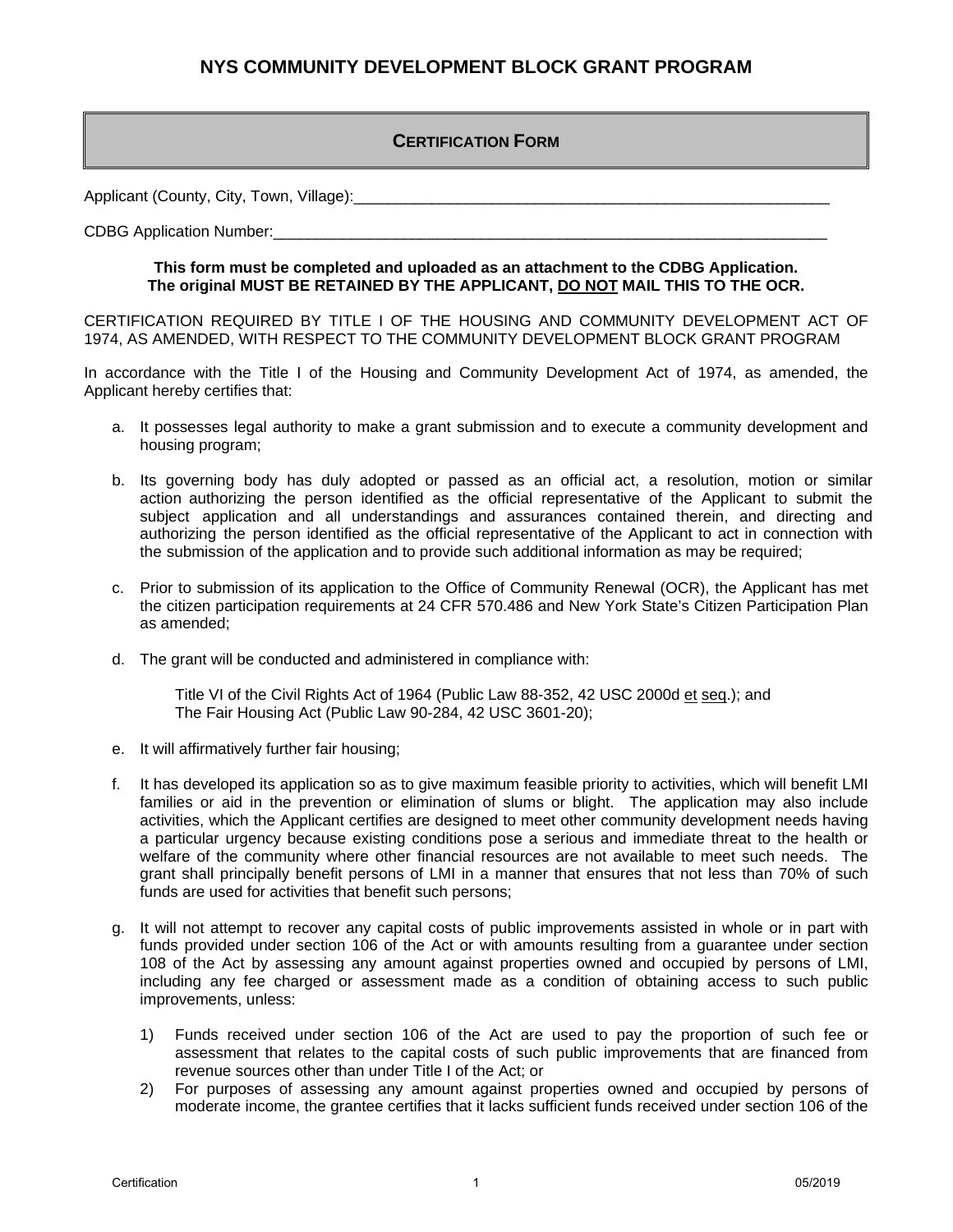Act to comply with the requirements of subparagraph (1) above;

- h. Its notification, inspection, testing and abatement procedures concerning lead-based paint will comply with the applicable laws and regulations found at 24 CFR 570.608;
- i. It will minimize the displacement of persons as a result of activities assisted with CDBG funds;
- j. It will comply with the acquisition and relocation requirements of the Uniform Relocation Assistance and Real Property Acquisition Policies Act of 1970, as amended, as required under 24 CFR 570.606 (c) governing the residential anti-displacement and relocation assistance plan under section 104 (d) of the Act (including a certification that the Applicant is following such a plan); and the relocation requirements of 24 CFR 570.606 (d) governing optional relocation assistance under section 105 (a)(11) of the Act;
- k. It has adopted and is enforcing:
	- 1) A policy prohibiting the use of excessive force by law enforcement agencies within its jurisdiction against any individuals engaged in nonviolent civil rights demonstrations; and
	- 2) A policy of enforcing applicable state and local laws against physically barring entrance to or exit from a facility or location which is the subject of such nonviolent civil rights demonstrations within its jurisdiction;
- l. To the best of its knowledge and belief:
	- 1) No Federal appropriated funds have been paid or will be paid, by or on behalf of it, to any person for influencing or attempting to influence an officer or employee of any agency, a Member of Congress, an officer or employee of Congress, or an employee of a Member of Congress in connection with the awarding of any federal contract, the making of any federal grant, the making of any federal loan, the entering into of any cooperative agreement, and the extension, continuation, renewal, amendment, or modification of any federal contract, grant, loan, or cooperative agreement;
	- 2) If any funds other than Federal appropriated funds have been paid or will be paid to any person for influencing or attempting to influence an officer or employee of any agency, a Member of Congress, an officer or employee of Congress or an employee of a Member of Congress in connection with this Federal contract, grant, loan, or cooperative agreement, it will complete and submit Standard Form LLL, "Disclosure Form to Report Lobbying," in accordance with its instructions;
	- 3) It will require that the language of this anti-lobbying certification be included in the award documents for all sub-awards at all tiers (including subcontracts, subgrants, and contracts under grants, loans, and cooperative agreements) and that all Subrecipients shall certify and disclose accordingly;
	- 4) This certification is a material representation of fact upon which reliance was placed when this transaction was made or entered into. Submission of this certification is a prerequisite for making or entering into this transaction imposed by section 1352, title 31, U.S. Code. Any person who fails to file the required certification shall be subject to a civil penalty of not less than \$10,000 and not more than \$100,000 for each such failure.
- m. It will or will continue to provide a drug-free workplace by:
	- 1) Publishing a statement notifying employees that the unlawful manufacture, distribution, dispensing, possession or use of a controlled substance is prohibited in the Applicant's workplace and specifying the actions that will be taken against employees for violation of such prohibition;
	- 2) Establishing an ongoing drug-free awareness program to inform employees about:
		- i. The dangers of drug abuse in the workplace;
		- ii. The Applicant's policy of maintaining a drug-free workplace;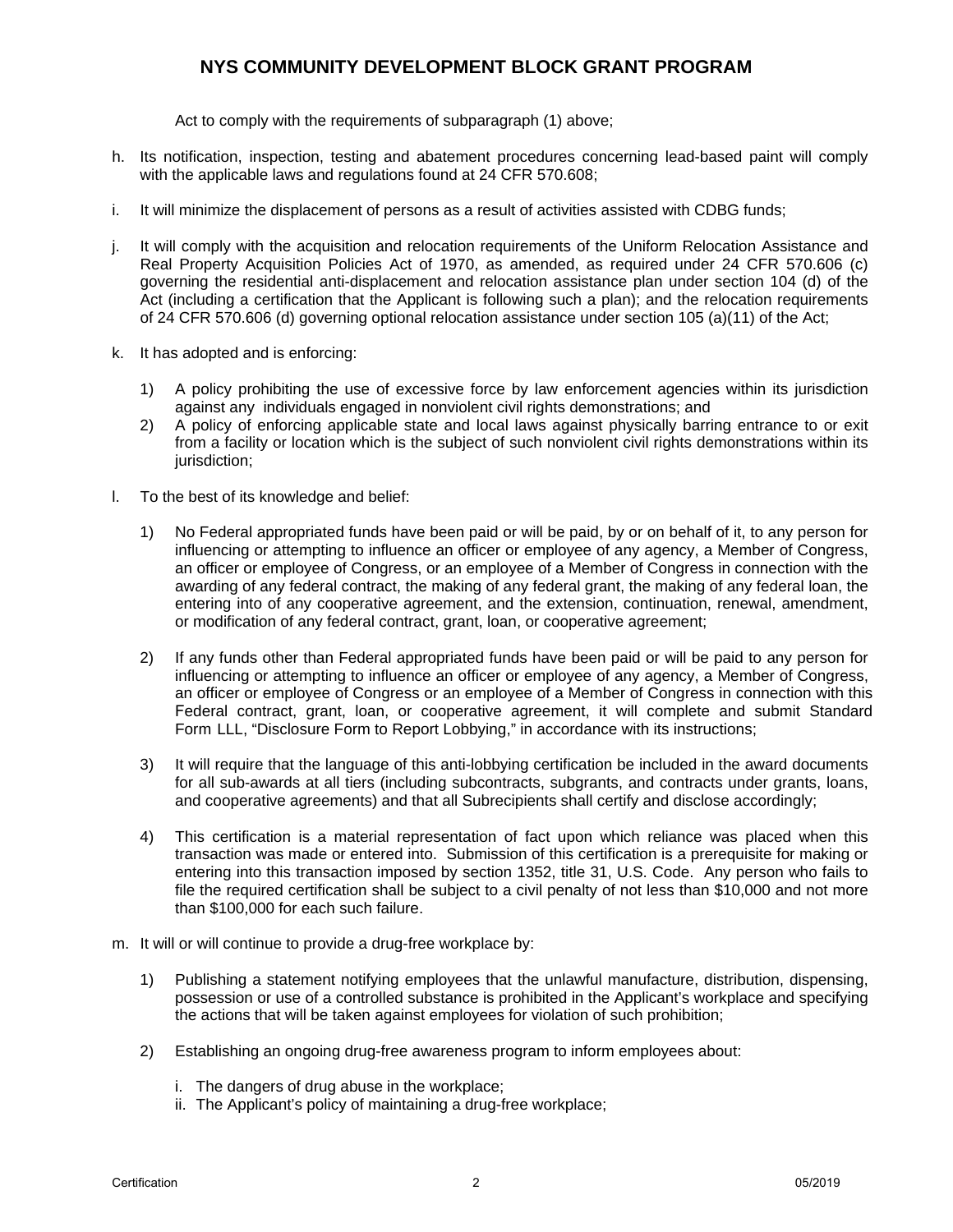iii. Any available drug counseling, rehabilitation, and employee assistance programs; and iv. The penalties that may be imposed upon employees for drug abuse violations occurring in the workplace;

- 3) Making it a requirement that each employee to be engaged in the performance of the grant be given a copy of the statement required by paragraph (1);
- 4) Notifying the employee in the statement required by paragraph (1) that, as a condition of employment under the grant, the employee will:
	- i. Abide by the terms of the statement; and
	- ii. Notify the employer of any criminal drug statute conviction for a violation occurring in the workplace no later than five days after such conviction;
- 5) Notifying the OCR in writing, within ten calendar days after receiving notice under subparagraph (4) (ii) from an employee or otherwise receiving actual notice of such conviction. Employers of convicted employees must provide notice, including position title, to every grant officer or other designee on whose grant activity the convicted employee was working, unless the federal agency has designated a central point for the receipt of such notices. Notice shall include the identification number(s) of each affected grant;
- 6) Taking one of the following actions, within 30 calendar days of receiving notice under subparagraph (4) (ii), with respect to any employee who is so convicted:
	- i. Taking appropriate personnel action against such an employee, up to and including termination consistent with the requirements of the Rehabilitation Act of 1973, as amended; or
	- ii. Requiring such employee to participate satisfactorily in a drug abuse assistance or rehabilitation program approved for such purposed by a federal, state, or local health, law enforcement, or other appropriate agency
- 7) Making a good faith effort to continue to maintain a drug-free workplace through implementation of paragraphs  $(1)$ ,  $(2)$ ,  $(3)$ ,  $(4)$ ,  $(5)$  and  $(6)$ .
- 8) The Applicant may insert in the space provided below the site(s) for the performance of work done in connection with the specific grant:

\_\_\_\_\_\_\_\_\_\_\_\_\_\_\_\_\_\_\_\_\_\_\_\_\_\_\_\_\_\_\_\_\_\_\_\_\_\_\_\_\_\_\_\_\_\_\_\_\_\_\_\_\_\_\_\_\_\_\_\_\_\_\_\_\_\_\_\_\_\_\_\_\_\_\_\_\_\_\_

\_\_\_\_\_\_\_\_\_\_\_\_\_\_\_\_\_\_\_\_\_\_\_\_\_\_\_\_\_\_\_\_\_\_\_\_\_\_\_\_\_\_\_\_\_\_\_\_\_\_\_\_\_\_\_\_\_\_\_\_\_\_\_\_\_\_\_\_\_\_\_\_\_\_\_\_\_\_\_

Place of Performance (Street address, city, county, state, zip code)

- 10) Workplace identifications must include the actual address of buildings (or parts of buildings) or other sites where work under the grant takes place. Categorical descriptions may be used (e.g. all vehicles of a mass transit authority or State highway department while in operation, state employees in each local unemployment office, performers in concert halls or radio stations).
- 11) If the workplace identified to OCR changes during the performance of the grant, the Applicant shall

<sup>9)</sup> Workplaces under grants, for Applicants other than individuals, need not be identified on the certification. If known, they may be identified on the certification. If the Applicant does not identify the workplaces at the time of the application, or upon award, if there is no application, the Applicant must keep the identity of the workplace(s) on file in its office and make the information available for federal inspection. Failure to identify all known workplaces constitutes a violation of the Applicant's drug-free workplace requirements.